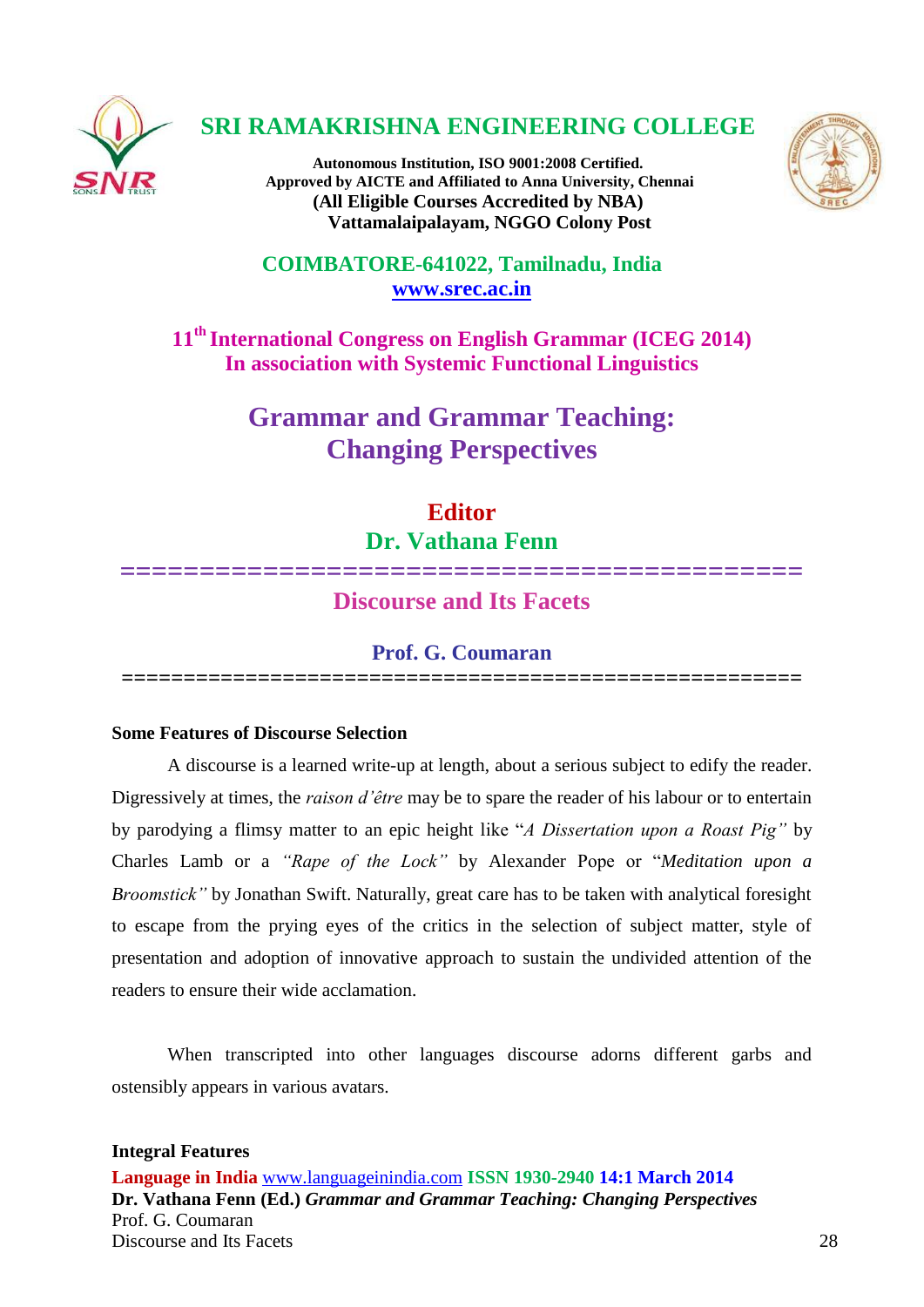It is everybody's knowledge that a discourse has a number of integral structures such as exordium, narration, confirmation etc., all in an evenly balanced proportion. While taking into consideration, one cannot afford to miss the criterion: "the text". Whatever may be the parts of a discourse, on the whole, the text plays an important role. Hence, the text is conceived as a dimension of the language rather than an element of a corpus from which it draws its sense and strength.

The famous French linguist Patrick Chareadeau is of the considered view that *the text is no more than the encapsulation of the inner core of the subject.* So, the successfulness of the end-product depends on the selection and treatment of a particular eloquent matter taking into consideration the peculiar circumstances prevalent at the time of production.

### **Manner or Matter of the Text?**

In this regard, the principal question that arises is, whether the manner of the text or the concept which encompasses the whole composition is predominantly important.

 If it were so, we can with a certain amount of confidence assert that as both manner and matter are interrelated, both are equally important, as both body and soul are necessary for a living organism. For a successful achievement of a discourse, one cannot prefer one at the peril of ignoring the other. If the language of discourse is corporeal dimension, the matter is manifestation of the soul. Could anyone exclusively survive without the other?

#### **Importance of the Medium**

As we clothe our thoughts with language, the importance of the medium of language cannot be underestimated.

The impact of the effectual language is so visible and universal that it has already been elevated to the level of systematized body of knowledge called *linguistics.* In the domain of faculty of various disciplines of study, the study of languages has come to occupy a prime place that no one can dare to deny.

#### **Two Cardinal Objectives**

When linguistics originated, two cardinal objectives were followed seriously:

**Language in India** [www.languageinindia.com](http://www.languageinindia.com/) **ISSN 1930-2940 14:1 March 2014 Dr. Vathana Fenn (Ed.)** *Grammar and Grammar Teaching: Changing Perspectives* Prof. G. Coumaran Discourse and Its Facets 29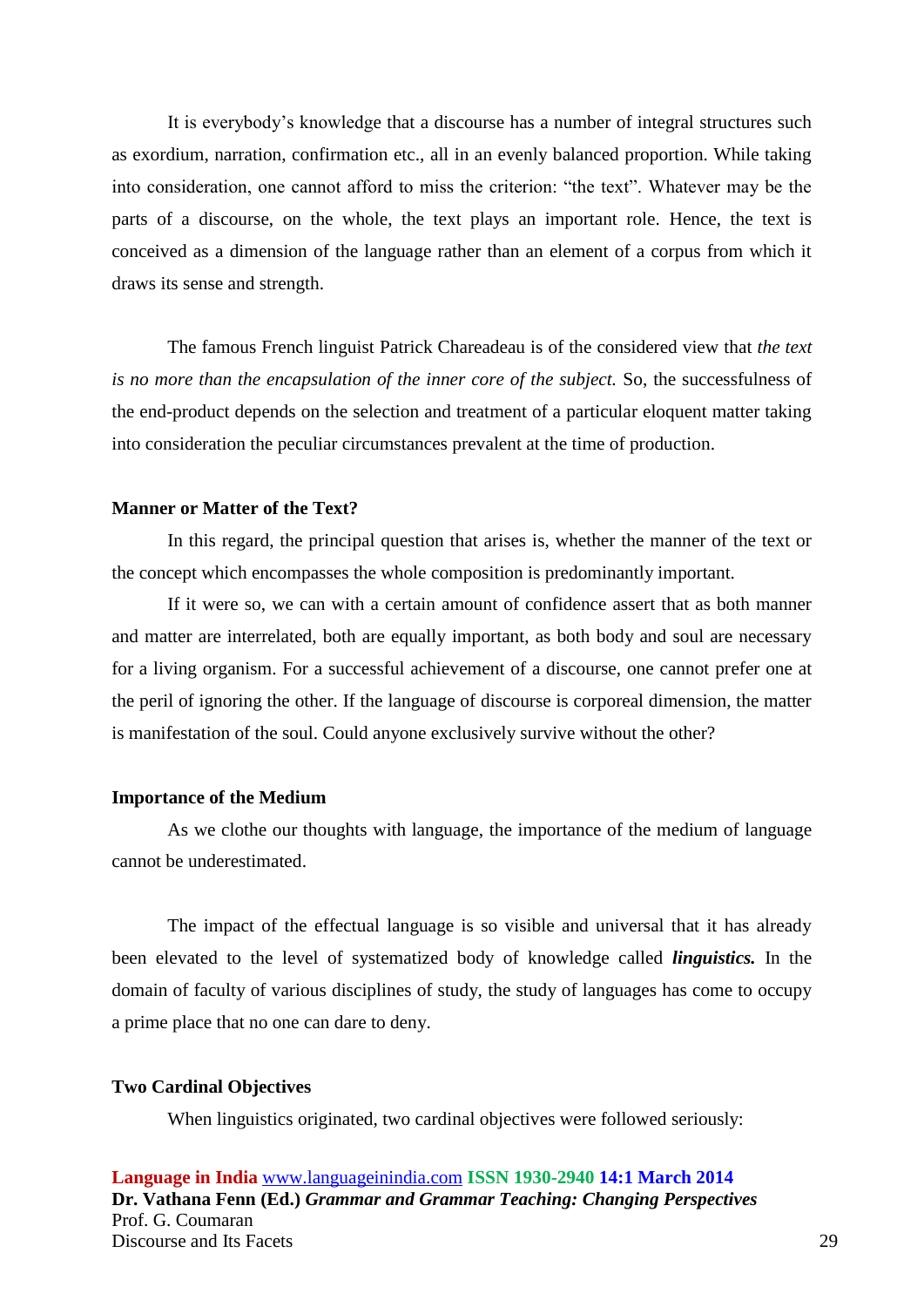1. Explaining the prestigious literary works of Antiquity. Language was employed as a vehicle to carry forward the profound religio-social literatures of Antiquity such as Vedas, Ithihasas, Puranas, Ramayana and Mahabharata of the East, Iliad and Aeneid of the West as legacies to the generations to come. This visionary approach was undertaken not merely to entertain the society at large but with a view to inculcating and exhorting it for its moral betterment.

2. Constructive linguistic structures provide shape or form to the discourse enhancing the qualitative fabric of the matter presented. As regards the constructive structures of discourse concerned, there are no clear-cut or well defined demarcations. Views are freely expressed by the writer and cognitively understood by the reader, thereby fulfilling the purpose for which the discourse is intended.

#### **Subjectivity and Objectivity**

But what is the current status of linguistics or language while framing a discourse? The dominance of the subjectivity as against the objectivity is likely to contribute prejudicially to the abandonment of the healthy immanent perspective.

Emile Benveniste, the linguist, brings discourse to a hazy format that *with the phrase we leave the domain of the language as a system of signs, and we enter in another universe, the one of the language as an instrument of communication, from which originates the expression which is the discourse.*

Since the concept metamorphoses into a full-fledged discourse in the womb of the language, naturally both the matter and manner treated in the discourse conditionally become inseparable. In order to be instantly appealing and memorable, they should be closely knit so as to sustain the undivided attention of the reader or speaker. In this connection, it should be acknowledged that besides ancient literature, people with oratorical pre-eminence have equally contributed much to the development of spoken aspect of a discourse.

**Language in India** [www.languageinindia.com](http://www.languageinindia.com/) **ISSN 1930-2940 14:1 March 2014 Dr. Vathana Fenn (Ed.)** *Grammar and Grammar Teaching: Changing Perspectives* Prof. G. Coumaran Discourse and Its Facets 30 For example, *"I have a dream"* of Martin Luther King Jr. pronounced 50 years ago can be classified as the world-wide heritage of the humanity. This small but sublime promulgation made on August  $28<sup>th</sup>$ , 1963, made on the occasion of the centenary of the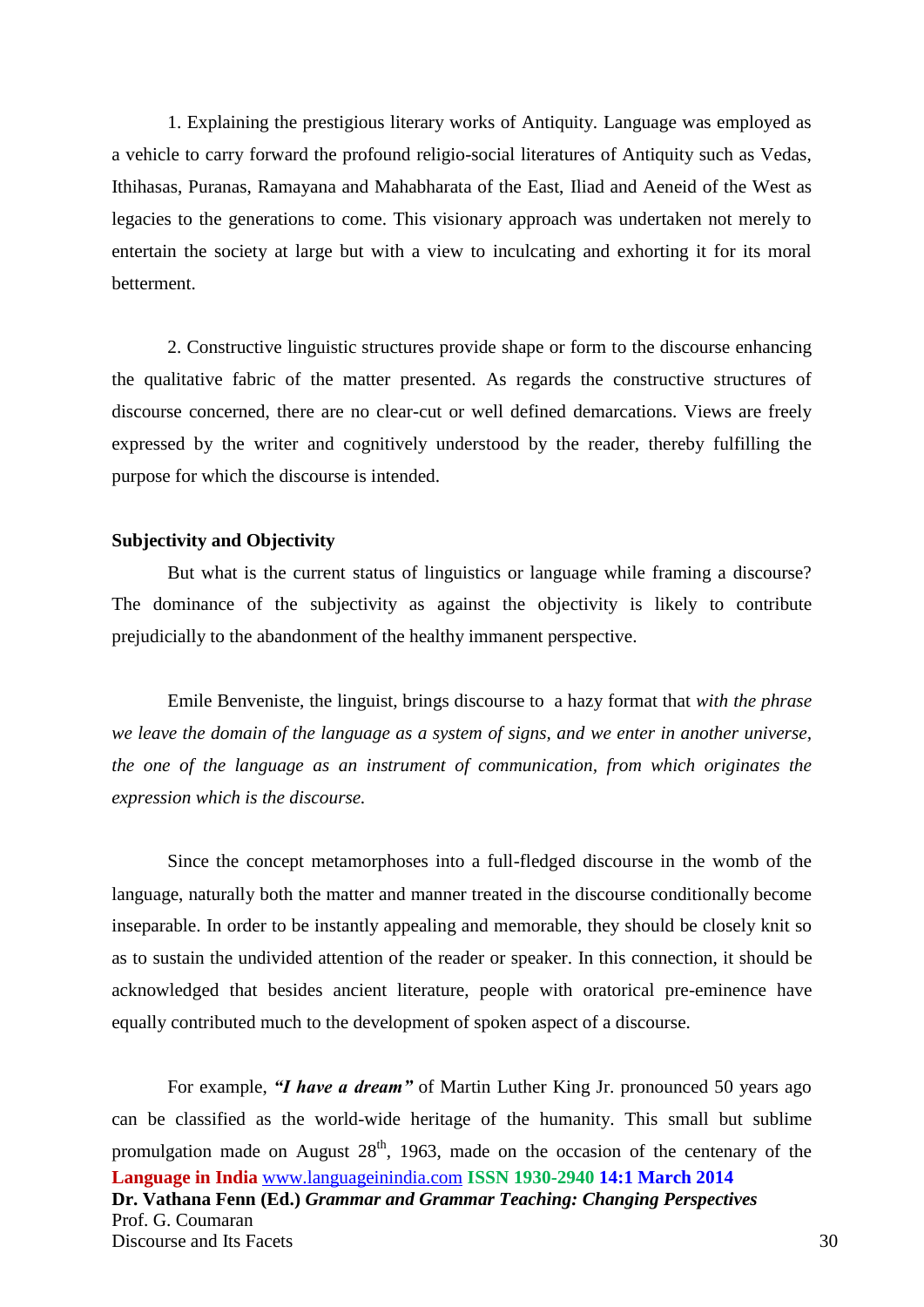abrogation of slavery in the United States was empathetically shared by the entire African American people, who felt the racial segregation of the States of the South, as a national blemish to hang their heads in shame. His message is humble and graceful yet strong and solemn. Appealingly he started the speech with the "Hell" experienced by the Blacks that many of the Whites ignored for want of fundamental humanitarian principle. Luther King ably adopted and implemented the conviction and commitments of Mahatma Gandhi, justifying the movement of civil rights with principles of Ahimsa, Non-Violence and peaceful non-co-operation and thereby breaking all the formidable barriers of social *Bastille.* His speech was filled with emotions. He also knew how to provoke tears and laughter, anger and hope in the speech.

 *"…. We will be able to speed up that day when all of God's children, black men and white men, Jews and Gentiles, Protestants and Catholics, will be able to join hands and sing in the words of the old Negro spiritual, Free at last, Free at last, Great God a-mighty, we are free at last."*

Even though he repetitively used the expression "*I have a dream"*, it was mainly to impress the public with cogent thoughts and coherent consistency.

#### **Political Discourse**

The practical viability and the pragmatical utility of the usage of discourse can partially be belittled or totally ignored in any field, but its optimum outcome can never for a moment be doubted, even to the least degree as far as the discipline of politics is concerned. Umpteen evidences as to what lengths it has been successfully employed, is readily available, if we just have a cursory glance at the biographies of Demosthenes of Greece and Cicero and Mark Antony of Rome vividly portrayed in Plutarch's *"Parallel Lives".* 

Normally, in the study of discourse analysis, analyzing a political speech occupies an important position. But what is the use or purpose of analyzing a political speech? One more question arises in this enquiry: Whether a discourse analysis (of a political speech) conveys more than that of the analyses which appear in the Press written by proficient journalists or intellectuals?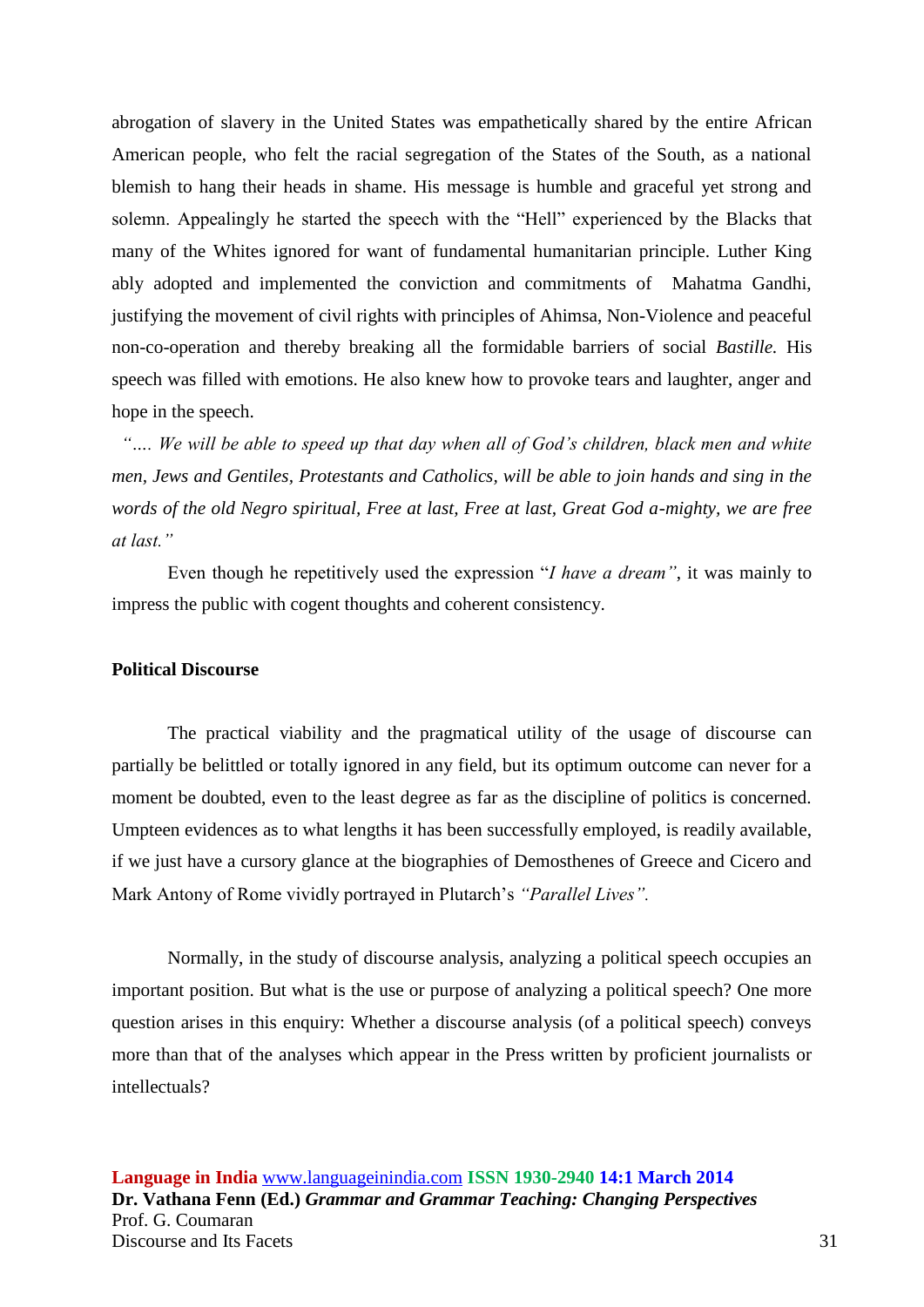We may not be able to answer these questions right away, because we are uncertain about the right degree of communicability that one such discipline necessitates in comparison to other disciplines. Unless or otherwise we know in advance, in what way it is different from others, we cannot ensure as to how best we have to plough our discoursive technical knowhow to invigorate it. It is therefore necessary to weigh and consider the type of object that we choose to study on one hand and the consequent characteristic result of this object so chosen.

#### **Practice Produces Better Discourse**

There is a wise old saying that poets are born but a speaker (here a discourser) is made, meaning the capability of the poet is spontaneous or inborn, whereas the ability of the speaker is man-made by the persevering practice which is external in nature. Since we confine our concern with the political speaker, it becomes incumbent on us to define as to how an ordinary mortal can develop and hone such ability and reach such a high pedestal to demand the appreciation of a uninformed mass or public.

The political speaker is therefore not a simple and single entity as anyone is liable to conceive, but a two dimensional out-come or amalgamation of the following two factors in right proportion: one external i.e., objective and the other internal with subjective mental make-up and settled way of thinking.

### **Contributing Factors for Better Discourse**

External facet comprises the speaker's social milieu, formal and informal education, family brought up, wide and varied live opportunities and exposure of his personal experiences, are some such factors that go to determine the external aspects of the political discourse.

When external factors shape the out-ward and tangible dimension of the discourse, his internal aspects which is an alloy of a cluster of psycho-sociological factors, distilled and blended with the intellectual and emotional subjective internalization to arrive at a proper qualitative quotient. In this process, the psycho-analytical subjective ability of the speaker is agreeably aligned with the requirements of rules and regulations then prevailing with the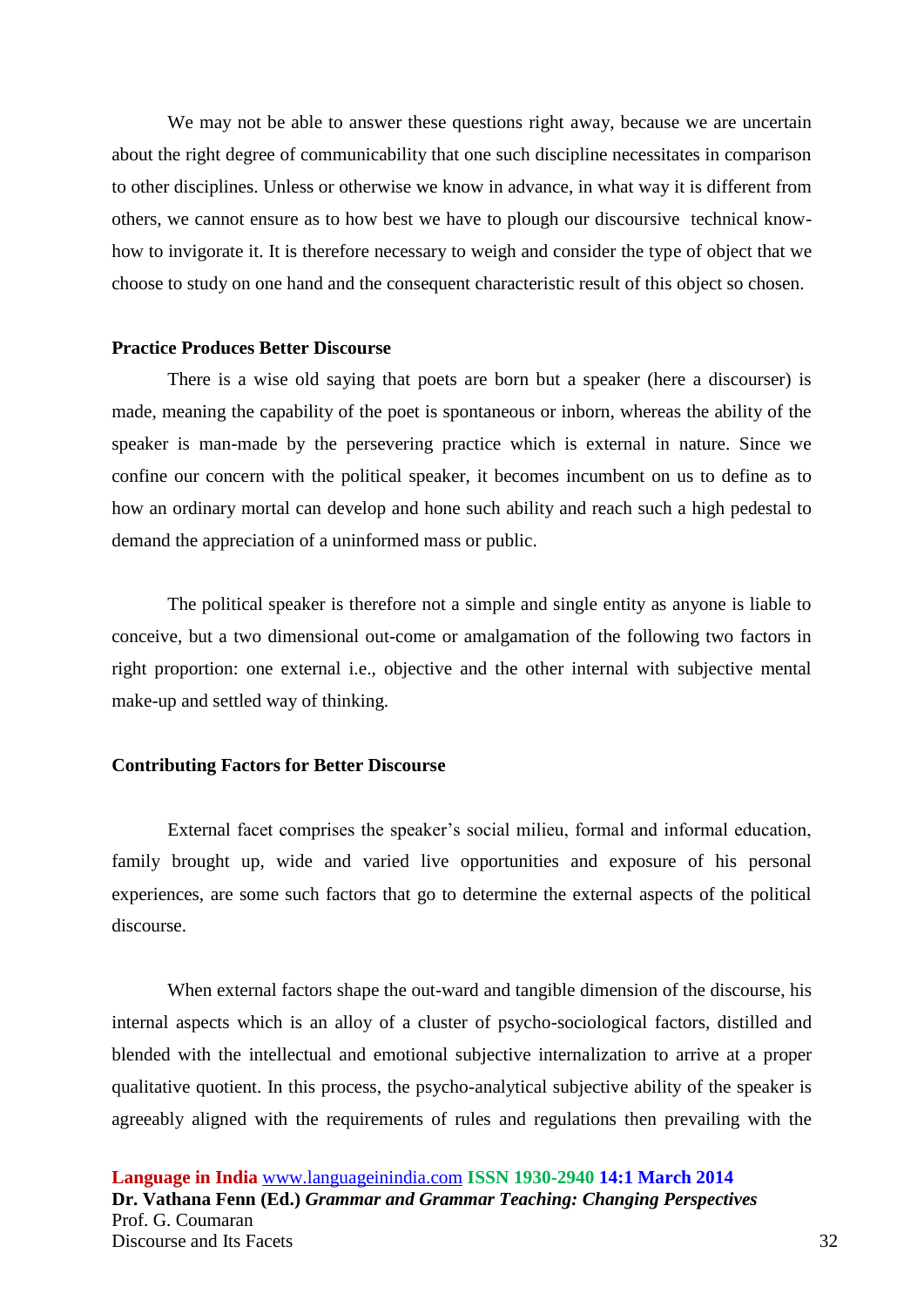external factors. Thus a presentable and persuasive discourse emerges out as a powerful tool in the hands of a skillful political discourser.

#### **Political Speeches and Discourse**

The compendium of the world's famous political speeches, if we care to have a look at, will readily give a fair outline and purpose for which the political discourses are made, of course with varying degrees of success. Though amorphous at first, in its aim and evolution, it gradually gained the essential basic structures in accordance with the disciplines and views one chooses to expound. From Socrates to T.S. Eliot, the system of organizing such political discourse amazingly occupied the attention of the readers, often edifying them with practically moral and social uplifting follow-up. These luminaries unquestionably provided the future generation with enough guidelines to develop a scientific temper and structure for discourse. They also gave due caution to avoid insincere and meaningless rhetoric which is always present to lure the unwary readers into trouble.

## **Audience**

Since the political discourses tend to have large size of followers, anyone is liable to go awry or fall a prey to the unsuspected pitfalls. The methods that they so assiduously advocated, still serve as beacon lights in safe-guarding the people from degeneracy individually and preventing the cultural polity of the society from decadence.

Aristotle, who taught political philosophy in his Academy at Lyceum, dwells at length about its structural pattern. He defined that like any other literary form, a discourse should without doubt or exception, have a form, content, method and purpose to provide a conclusive environs for the ever-evolving literary method of expression to survive. He affirmed that the linguistic literary implementation as a contributory congenial element, should palatably infuse the contents and purpose with the structural method as naturally as a plant that produces leaves and flowers.

## **Critical Side of Discourse – Grammar and Other Devices**

**Language in India** [www.languageinindia.com](http://www.languageinindia.com/) **ISSN 1930-2940 14:1 March 2014 Dr. Vathana Fenn (Ed.)** *Grammar and Grammar Teaching: Changing Perspectives* Prof. G. Coumaran Discourse and Its Facets 33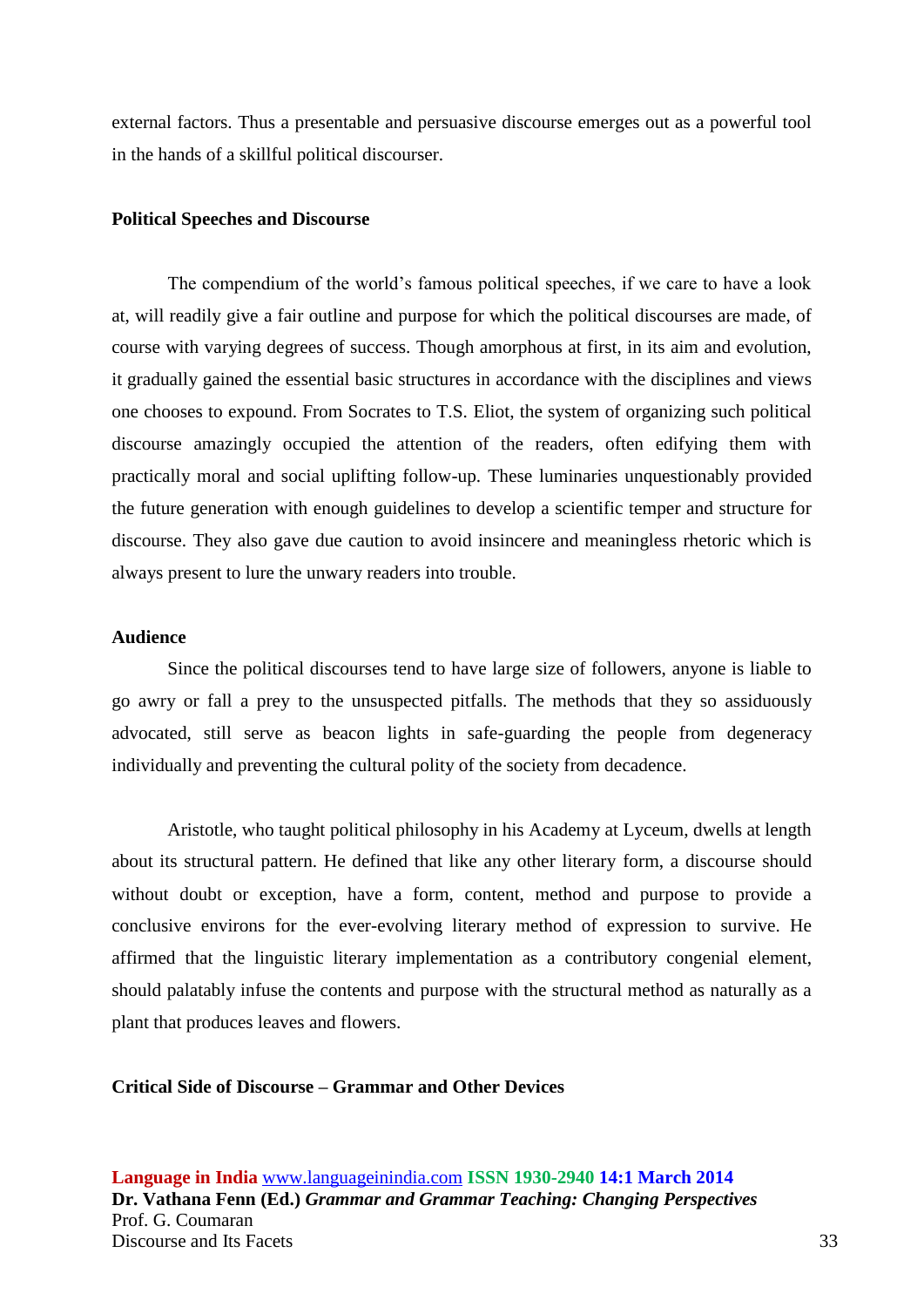So far we had a bird's eye view of the creative side of the discourse. Automatically, now our entire attention is drawn to the critical side of the discourse i.e., discourse grammar which monitors our thought processes from going astray and as a mentor who guides the prolific youth who may go overboard in his enthusiasm. This grammar assumes the study of the lexical consistency on one hand and syntactical and enunciative consistency on other hand. In other words, the aim of discourse grammar is to establish more precisely the possible characteristics which allow to identify a discourse: we may identify the discourse of a certain individual, a certain group, a certain political party, a certain syndicate etc., Yet if the specificity of the vocabulary plays a role in the process of recognizing a discourse, other factors like syntax and enunciation also take part each one related with others.

In a speech, a certain word may be "delivered" in a privileged manner, at the same time, in a certain "location" and "surrounding". All these aspects remain in the proficiency of the speaker. Here, we can specify one thing: all types of speeches are not labelled as "discourse" (example: a resolution or a reply in an interview).

## **Rich Vocabulary**

Discourse grammar also has a specific characteristic to be viewed: the feature that may be highlighted is that this grammar is probabilistic. If we oppose a political leader's speech with a statistical study, in which component grammar plays important role? No doubt in a political leader's speech. For a statistical study, just an example or mere numbers are sufficient to support the fact. But for a political leader, in order to attract the public, he needs a "richest" vocabulary. As he is obliged to create a certain illusion to deceive the public, he may take upon himself certain freedom in his gimmicks of course with certain amount of limitations. To avail the maximum benefit, he tries to introduce a "new construction of corpus" in his speech which will inspire his followers to emulate him.

### **Preconditions for Better Discourse**

**Language in India** [www.languageinindia.com](http://www.languageinindia.com/) **ISSN 1930-2940 14:1 March 2014 Dr. Vathana Fenn (Ed.)** *Grammar and Grammar Teaching: Changing Perspectives* Prof. G. Coumaran Discourse and Its Facets 34 Hence, a system of rules which constitutes the discourse grammar is based upon various relationships. This system is an optimal combination of the rules. At the same time, the exceptional cases in the application of such rules must also be taken into account in this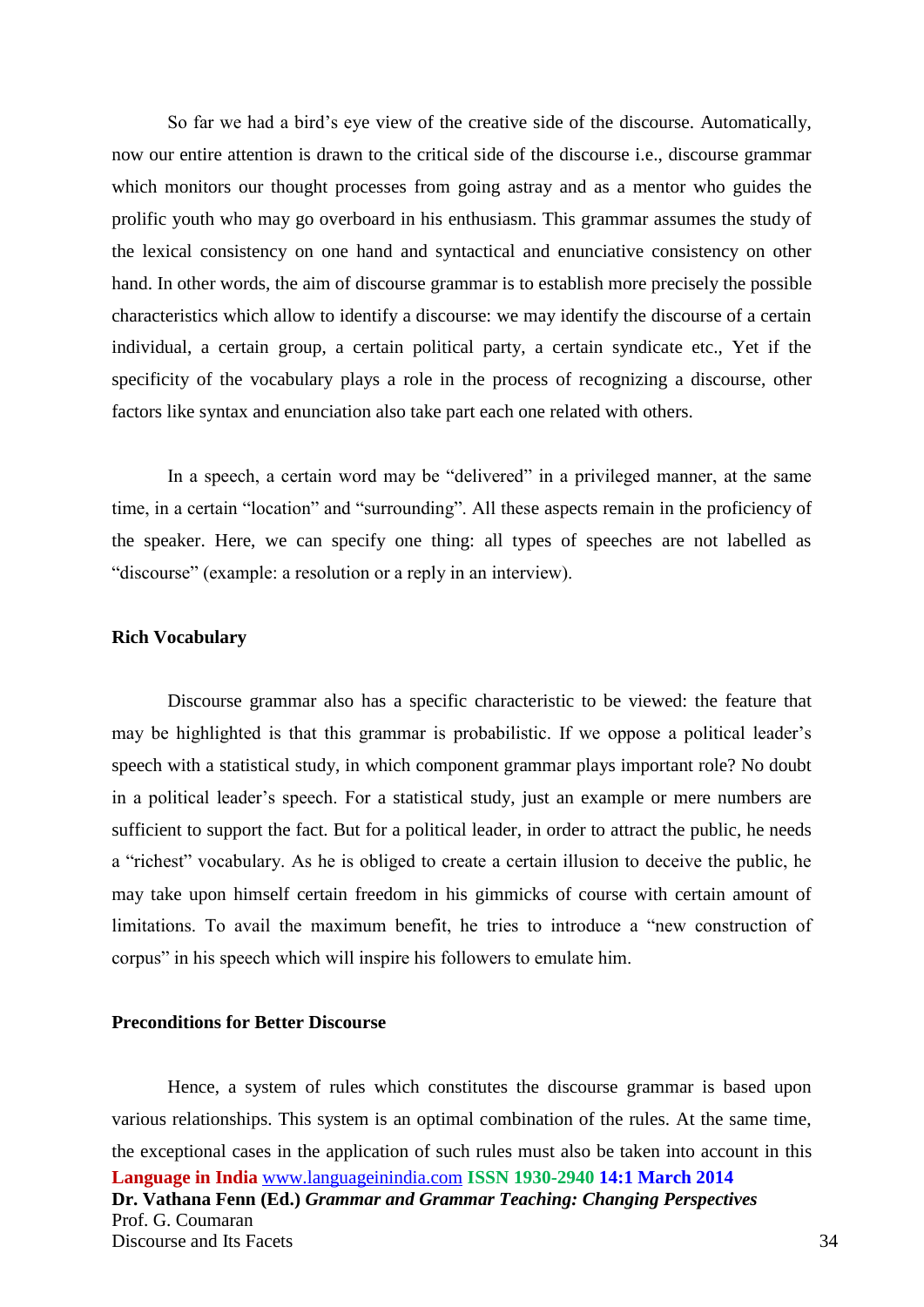study. In all probability, measuring the quality of such new effort speeches constrains a discourser to employ flawless grammar, which is more often found wanting. Later on, these exceptional cases, in the course of time, become general rules in the formation of a discourse.

Charolles and Combettes, notable French researchers, express their views on the discourse grammar. According to them, *the idea of grammar; such as we listen in the most part of the contemporary schools, apply hardly to the text (…). Rules, supposing that we can speak about the rules in textual domain, are not the same order as the rules which are in charge of morphosyntax. On the scale of the discourse, we are not indeed dealing with exclusively linguistic determinations, but with mechanisms of heterogeneous communicational regulation in which linguistic phenomena must be considered in touch with the factors to be psycholinguistics, cognitive and sociolinguistics.* 

In the vast area of various disciplines where we can read or listen to the historians, philosophers, sociologists, anthropologists, psychologists and many more scholars, the main feature is, whatever the field may be, in a discourse, they should express their views, opinions, suggestions, advice in an unambiguous way so to enable us to understand. All statements in a discourse, whether spoken or written, should be clearly comprehensible and always try to avoid misunderstanding or creating problem.

Above all, language is the main criterion in the structural conception and so such a linguistic structural system needs an immediate in-depth study. A superfluous study which does not have a strong basis is liable to lead one to a bad discourse and on the other hand to many misinterpretations. Today, in the fast-flying modern society, filled with ultra-modern technologies and science, a path-breaking approach in the thought process of language should remain constantly in our focal point.

#### **References**

==================================================================

● Paul Gee, James, An Introduction to Discourse Analysis: Theory and Method, London, Routledge, 1999. Medium: English.

**Language in India** [www.languageinindia.com](http://www.languageinindia.com/) **ISSN 1930-2940 14:1 March 2014 Dr. Vathana Fenn (Ed.)** *Grammar and Grammar Teaching: Changing Perspectives* Prof. G. Coumaran Discourse and Its Facets 35 ● Shiffrin, Tanen, Hamilton, The Handbook of Discourse Analysis, UK,